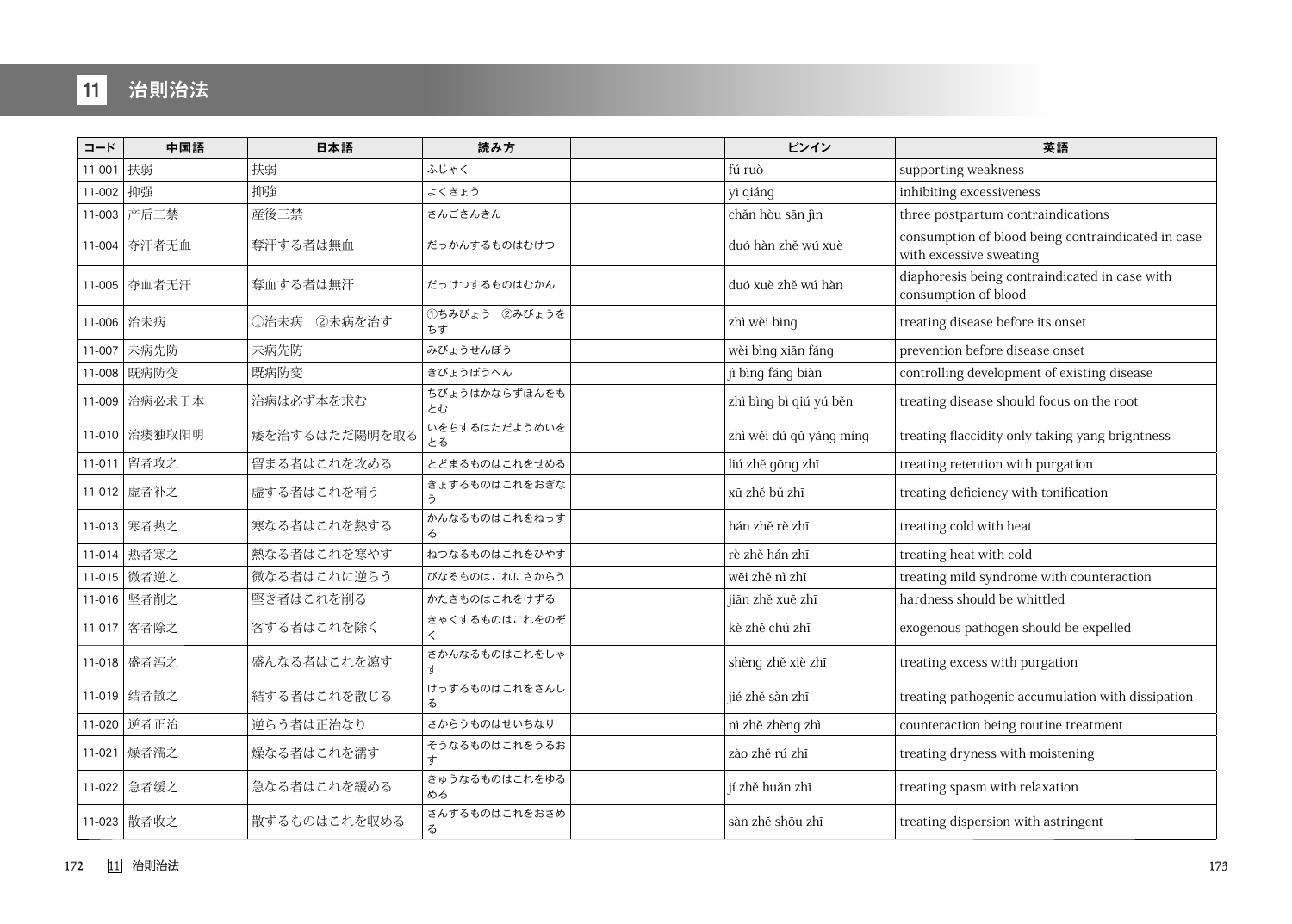| コード    | 中国語              | 日本語                          | 読み方                                   | ピンイン                                 | 英語                                                                                                               |
|--------|------------------|------------------------------|---------------------------------------|--------------------------------------|------------------------------------------------------------------------------------------------------------------|
|        | 11-024 损者温之      | 損ずる者はこれを温める                  | そんずるものはこれをあたた<br>める                   | sǔn zhě wēn zhī                      | treating impairment with warming                                                                                 |
|        | 11-025 选者行之      | 逸する者はこれを行ぐらす                 | いっするものはこれをめぐら<br>す                    | yì zhě xíng zhī                      | treating stagnation by moving                                                                                    |
|        | 11-026   惊者平之    | 驚く者はこれを平す                    | おどろくものはこれをへいす                         | jīng zhě píng zhī                    | treating fright by calming                                                                                       |
|        | 11-027 劳者温之      | 労する者はこれを温める                  | ろうするものはこれをあたた<br>める                   | láo zhě wēn zhī                      | treating overstrain with warming                                                                                 |
| 11-028 | 热因热用             | 熱は熱に因りて用いる                   | ねつはねつによりてもちいる                         | rè yīn rè yòng                       | treating heat with heat                                                                                          |
| 11-029 | 寒因寒用             | 寒は寒に因りて用いる                   | かんはかんによりてもちいる                         | hán yĩn hán yòng                     | treating cold with cold                                                                                          |
| 11-030 | 通因通用             | 通は通に因りて用いる                   | つうはつうによりてもちいる                         | tông yĩn tông yòng                   | treating incontinent syndrome with dredging method                                                               |
| 11-031 | 塞因塞用             | 塞は塞に因りて用いる                   | そくはそくによりてもちいる                         | sāi yīn sāi yòng                     | treating obstructive syndrome with tonics                                                                        |
|        | 11-032 从者反治      | 従う者は反治なり                     | したがうものははんちなり                          | cóng zhě făn zhì                     | contrary treatment in compliance with pseudo-symp-<br>tom                                                        |
|        | 11-033 甚者从之      | 甚だしき者はこれに従う                  | はなはだしきものはこれにし<br>たがう                  | shèn zhě cóng zhī                    | treating severe case in compliance with pseu-<br>do-symptom                                                      |
| 11-034 | 先表后里             | 先表後裏                         | せんぴょうこうり                              | xiān biǎo hòu lǐ                     | treat exterior before interior                                                                                   |
|        | 11-035 先里后表      | 先裏後表                         | せんりこうひょう                              | xiān lí hòu biǎo                     | treating interior before exterior                                                                                |
|        | 11-036 甚者独行      | 甚だしき者は独行す                    | はなはだしきものはどっこう<br>ォ                    | shèn zhě dú xíng                     | treating severe case with single focal method                                                                    |
|        | 11-037 间者并行      | 間なる者は併行す                     | かんなるものはへいこうす                          | jiān zhě bìng xíng                   | treating root and accompanying symptoms simulta-<br>neously for mild case                                        |
|        | 11-038 小大不利治其标   | 小大利せずしてその標を治す                | しょうだいりせずしてその<br>ひょうをちす                | xiăo dà bú lì zhì qí biāo            | treating branch in case with difficulty in urination<br>and defecation                                           |
|        | 11-039 病为本, 工为标  | 病は本たり、工は標たり                  | やまいはほんたり、たくみは<br>ひょうたり                | bìng wéi běn, gōng wéi<br>bião       | patient and disease are the root, diagnosis and<br>treatment of doctor are the branch                            |
| 11-040 | 阴中求阳             | 陰中に陽を求む                      | いんちゅうにようをもとむ                          | yīn zhōng qiú yáng                   | treating yin for yang                                                                                            |
| 11-041 | 阳中求阴             | 陽中に陰を求む                      | ようちゅうにいんをもとむ                          | yáng zhōng qiú yīn                   | treating yang for yin                                                                                            |
| 11-042 | 阴病治阳             | 陰病は陽を治す                      | いんびょうはようをちす                           | yīn bìng zhì yáng                    | yin disease treated through yang                                                                                 |
| 11-043 | 阳病治阴             | 陽病は陰を治す                      | ようびょうはいんをちす                           | yáng bìng zhì yīn                    | yang disease treated through yin                                                                                 |
|        | 11-044 诸热之而寒者取之阳 | 諸もろのこれを熱すれども寒<br>する者はこれを陽に取る | もろもろのこれをねっすれど<br>もかんするものはこれをよう<br>にとる | zhù rè zhī ér hán zhě qǔ zhī<br>yáng | cold disease, showing more cold after being treated<br>by heat medicinal, should be treated by tonifying<br>yang |
|        |                  | 腑病は臓を治す                      | ふびょうはぞうをちす                            | fǔ bìng zhì zàng                     | treating zang-organ for fu-organ disease                                                                         |
|        | 11-046 毋逆天时是谓至治  | 天時に逆らうことなかれ、こ<br>れ至治と謂う      | てんじにさからうことなか<br>れ、これしちという             | wú nì tiān shí shì wèi zhì zhì       | never violating relation of season and time, it is<br>supposed to be the best therapeutic principle              |
|        | 11-047 筋骨并重      | 筋骨併重                         | きんこつへいじゅう                             | jīn gǔ bìng zhòng                    | emphasis on both sinews and bones                                                                                |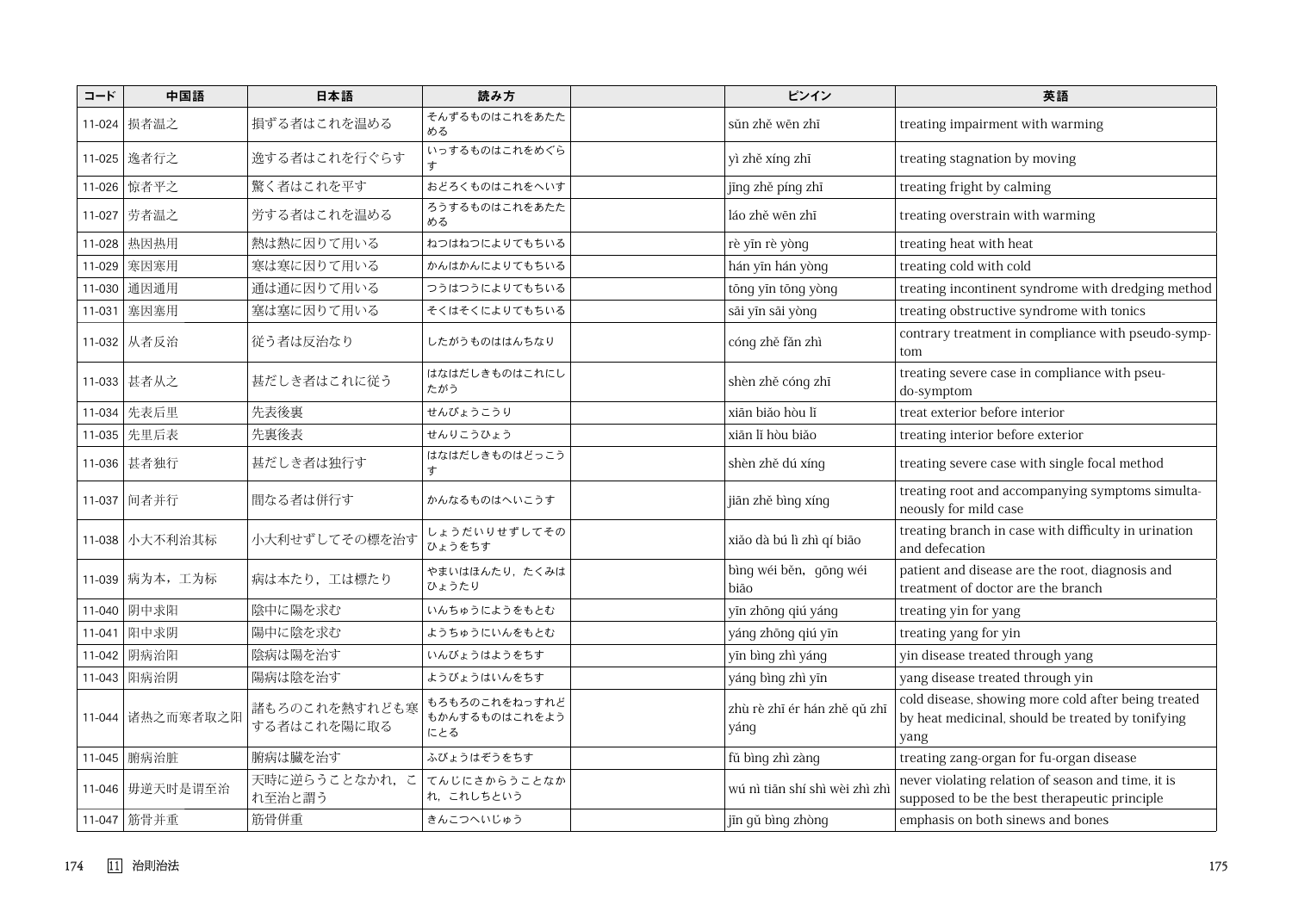| コード       | 中国語            | 日本語                              | 読み方                       | ピンイン                       | 英語                                                                                                    |
|-----------|----------------|----------------------------------|---------------------------|----------------------------|-------------------------------------------------------------------------------------------------------|
|           | 11-048 法随证立    | 法は証に随いて立てる                       | ほうはしょうにしたがいてた<br>てる       | fă suí zhèng lì            | therapeutic method being based on syndrome differ-<br>entiation                                       |
|           | 11-049 以法统方    | 法を以て方を統べる                        | ほうをもってほうをすべる              | yǐ fǎ tǒng fāng            | 1) prescription according to therapeutic method; 2<br>prescriptions classified by therapeutic methods |
|           | 11-050 补母泻子法   | 補母瀉子法                            | ほぼしゃしほう                   | bǔ mǔ xiè zǐ fǎ            | mother-tonifying child-reducing method                                                                |
| 11-051 八法 |                | 八法                               | 1はちほう 2はっぽう               | bā fǎ                      | eight methods                                                                                         |
|           | 11-052 解表法     | 解表法                              | ①かいひょうほう 2げひょ<br>うほう      | jiě biǎo fǎ                | releasing exterior method                                                                             |
| 11-053 开法 |                | 汗法                               | かんぽう                      | hàn fă                     | sweating method                                                                                       |
|           | 11-054 发汗解表    | 発汗解表                             | ①はっかんかいひょう<br>②はっかんげひょう   | fā hàn jiě biǎo            | inducing sweating to releasing exterior                                                               |
|           | 11-055 开鬼门     | 鬼門を開く                            | きもんをひらく                   | kāi guǐ mén                | opening pores of sweat duct                                                                           |
| 11-056    | 疏风             | 疏風                               | そふう                       | shū fēng                   | dispersing wind                                                                                       |
| 11-057 发之 |                | これを発す                            | これをはっす                    | fā zhī                     | 1) expelling pathogen from exterior 2 dispersing<br>stagnation                                        |
| 11-058 透表 |                | 透表                               | とうひょう                     | tòu biǎo                   | expelling pathogen through exterior                                                                   |
| 11-059 透泄 |                | 透泄                               | とうせつ                      | tòu xiè                    | expelling and dispersing                                                                              |
| 11-060 透邪 |                | 透邪                               | とうじゃ                      | tòu xié                    | expelling pathogen                                                                                    |
|           | 11-061 达邪透表    | 達邪透表                             | たつじゃとうひょう                 | dá xié tòu biǎo            | expelling pathogen from exterior                                                                      |
| 11-062 透疹 |                | 透疹                               | とうしん                      | tòu zhěn                   | promoting eruption                                                                                    |
| 11-063 火劫 |                | 火劫                               | かごう                       | huǒ jié                    | fire deterioration                                                                                    |
| 11-064 解肌 |                | 解肌                               | ①かいき ②げき                  | jiě jī                     | releasing flesh                                                                                       |
|           | 11-065 在皮者汗而发之 | 皮に在る者は汗してこれを発 ひにあるものはかんしてこれ<br>す | をはっす                      | zài pí zhě hàn ěr fā zhī   | treating superficial syndrome with sweating therapy                                                   |
|           | 11-066 因其轻而扬之  | その軽きに因りてこれを揚げ そのかるきによりてこれをあ<br>z | げる                        | yīn qí qīng ér yáng zhī    | treating mild disease with dissipating therapy                                                        |
| 11-067 宣肺 |                | 宣肺                               | せんはい                      | xuān fèi                   | ventilating lung                                                                                      |
| 11-068    | 宣肺止咳           | 宣肺止咳                             | せんはいしがい                   | xuān fèi zhǐ ké            | ventilating lung and relieving cough                                                                  |
|           | 11-069 宣肺止咳平喘  | 宣肺止咳平喘                           | せんはいしがいへいぜん               | xuān fèi zhǐ ké píng chuǎn | ventilating lung and relieving cough and dyspnea                                                      |
|           | 11-070 辛温解表    | 辛温解表                             | ①しんおんかいひょう ②し<br>んおんげひょう  | xīn wēn jiě biǎo           | releasing exterior with pungent-warm                                                                  |
|           | 11-071 解表散寒    | 解表散寒                             | ①かいひょうさんかん ②げ<br>ひょうさんかん  | jiě biăo sàn hán           | releasing exterior and dissipating cold                                                               |
|           | 11-072 调和营卫    | 調和営衛                             | ちょうわえいえ                   | tiáo hé yíng wèi           | harmonizing nutrient and defensive aspects                                                            |
|           | 11-073 辛凉解表    | 辛涼解表                             | ①しんりょうかいひょう<br>②しんりょうげひょう | xīn liáng jiě biǎo         | releasing exterior with pungent-cool                                                                  |